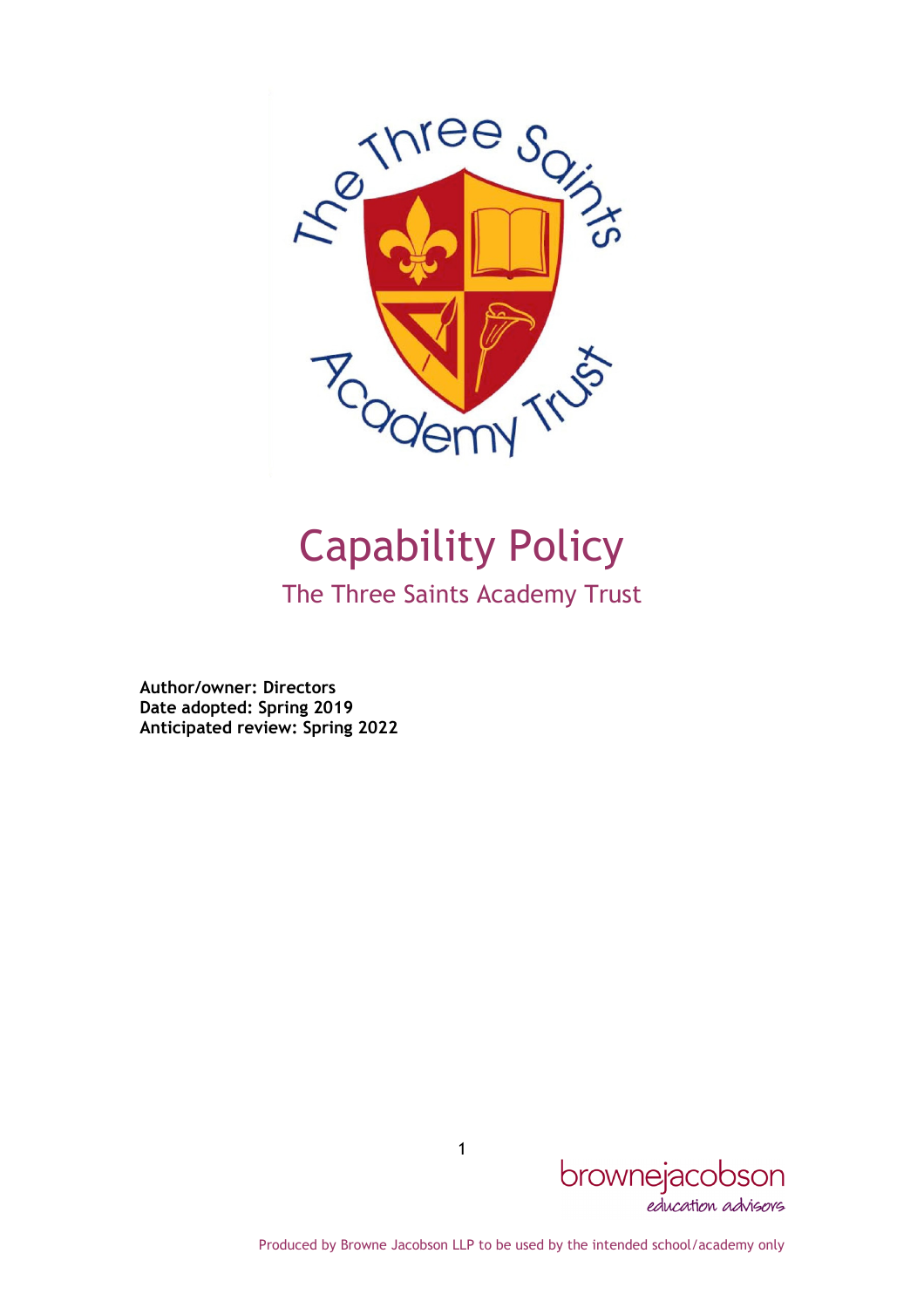# **Contents**

| 2. |  |
|----|--|
| 3. |  |
| 4. |  |
| 5. |  |
| 6. |  |
| 7. |  |
| 8. |  |
| 9. |  |

#### 1. Introduction

- 1.1 The Three Saints Academy Trust is committed to providing high quality<br>teaching and learning. Through our workforce we aim to provide Through our workforce we aim to provide opportunities for all of our pupils, whatever their ability. Each employee will therefore be given support to help them continually improve their performance and develop to their full potential, which will in turn help improve outcomes for our young people.
- 1.2 Having an effective performance management process in place is one of the ways we can support our employees and deal with performance matters as they arise; this is set out in our Appraisal Policy.
- 1.3 This policy sets out the arrangements that will apply when an employee falls below the levels of competence and performance that are expected of them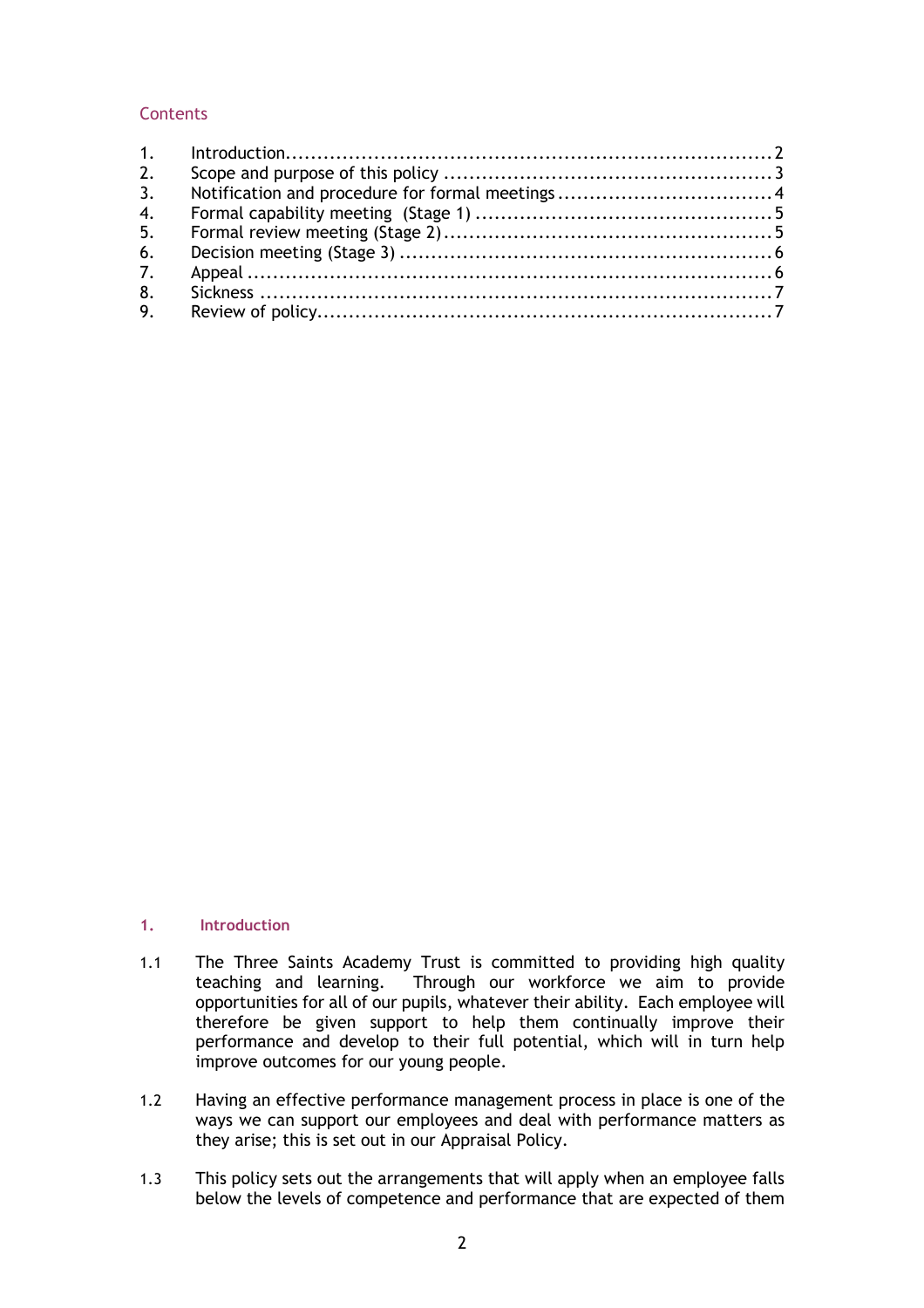and serious concerns have been raised which the Appraisal Policy has been unable to address

- 1.4 This policy has been designed to comply with current legislation and the ACAS Code of Practice on Disciplinary and Grievance Procedures.
- 1.5 The policy has been agreed and implemented following consultation with staff and recognised trade unions. It has been formally adopted by the Board of Directors.
- 1.6 This policy does not form part of any employee's contract of employment and may be amended at any time.
- 2. Scope and purpose of this policy
- 2.1 The purpose of this policy is to provide a framework within which The Three Saints Academy Trust can work with employees to improve and maintain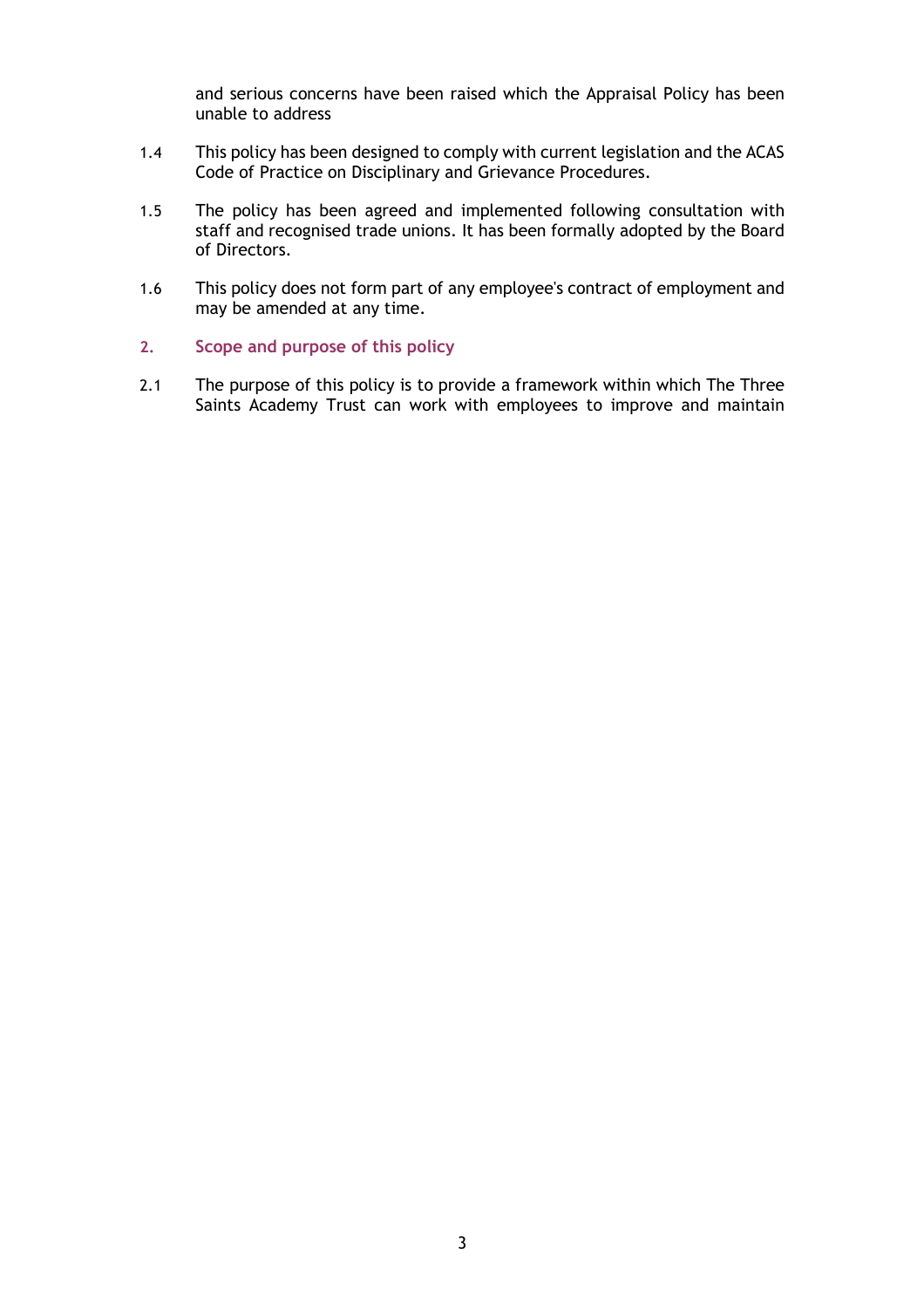satisfactory standards of performance where serious concerns have been raised.

- 2.2 This policy will be applied when informal support as set out in the Appraisal Policy has been provided and the required improvement has not been made.
- 2.3 This policy applies to all employees of the Three Saints Academy Trust, including teachers and support staff, excluding those who are in the probationary period. It does not apply to agency workers.
- 3. Notification and procedure for formal meetings
- 3.1 An employee will be given at least five working days' written notice if required to attend any formal meeting under this procedure.
- 3.2 The written notification will also contain:
	- (a) Sufficient information about the performance concerns and their possible consequences (including either issuing a warning or dismissal) to enable the employee to prepare to answer the case
	- (b) Copies of any written evidence
	- (c) Copies of witness statements and details of witnesses attending (if appropriate)
	- (d) Details of the time and place of the meeting
	- (e) Your right to be accompanied (see 3.4)
- 3.3 Formal meetings will be conducted by the Principal or other senior employee delegated this responsibility by the Principal.
- 3.4 An employee has the right to be accompanied to any formal meeting under this procedure by a companion, who may be a colleague or a trade union representative.
- 3.5 Relevant witnesses may be called by the person conducting the meeting and an employee may request that relevant witnesses are called to any formal meeting.
- 3.6 A formal meeting under this procedure will:
	- (a) identify performance shortcomings;
	- (b) allow an employee to respond to those concerns, ask questions and make any relevant representations which may provide new information or a different context to the evidence already collected;
	- (c) identify what action (including support provided) has been taken to date and what the outcome was;
	- (d) where appropriate, identify and explain any support that will be available to help the employee improve performance;
	- (e) where appropriate, warn an employee formally that failure to improve within the set period could lead to dismissal; and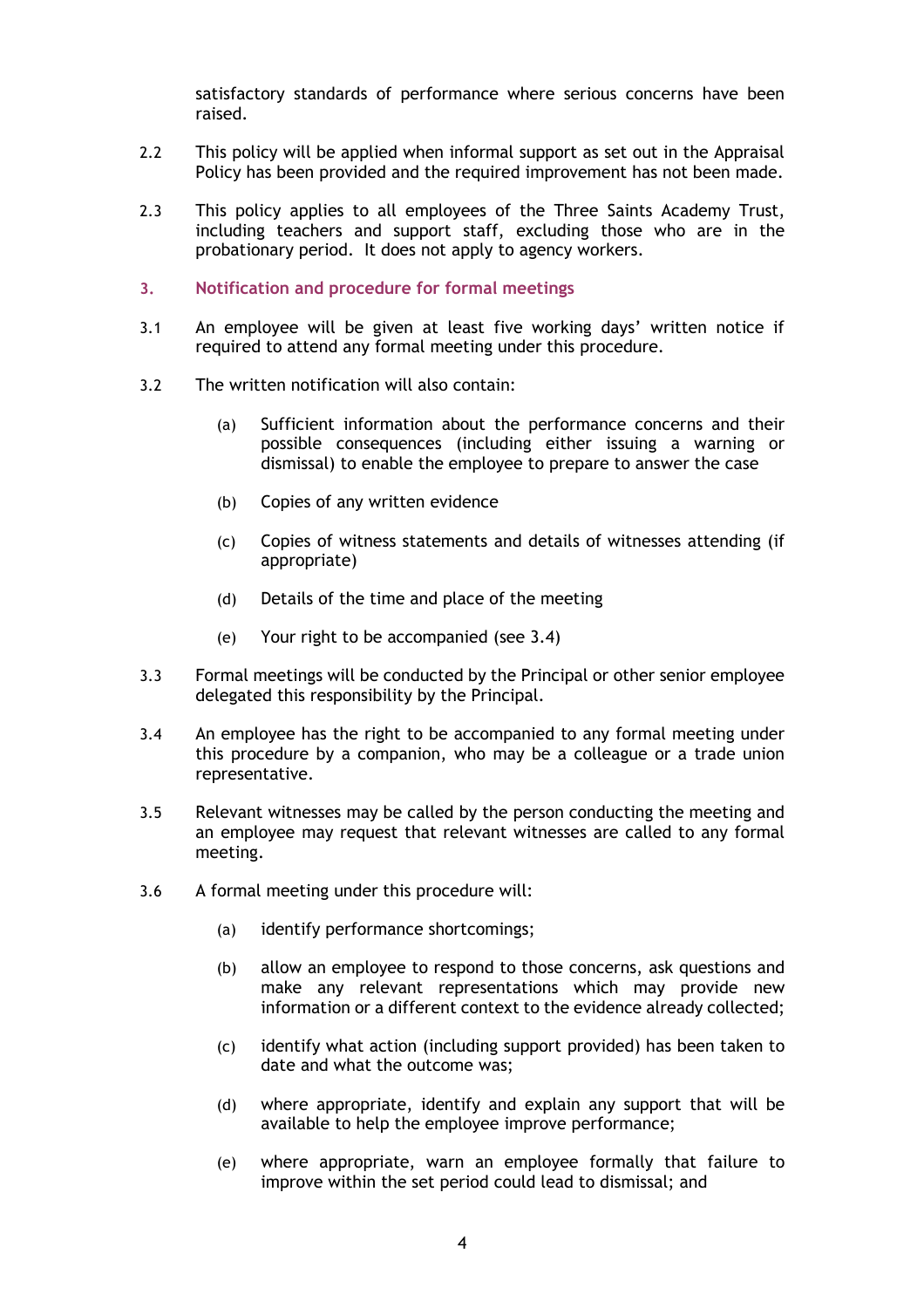- (f) confirm the timescales for the monitoring and review period which will follow a formal meeting where a warning is issued. The timetable will depend on the circumstances of the individual case but the period will be reasonable and proportionate and should provide sufficient opportunity for an improvement to be made. Formal monitoring, evaluation, guidance and support will continue during this period.
- 3.7 The person conducting the meeting may adjourn the meeting, for example for further investigation or to consider if additional information is required.
- 3.8 If at any stage the person conducting the meeting is satisfied that the employee has made sufficient improvement, the capability procedure will cease and the appraisal process will re-start.
- 3.9 Following a formal meeting, the matters covered in 3.6 and any other relevant points will be confirmed in writing. Where a warning has been issued the letter will set out the length of the monitoring and review period and the procedure and time limits for appealing against the warning.
- 3.10 Minutes will be taken of all formal meetings and you will be sent a copy following the meeting.
- 4. Formal capability meeting (Stage 1)
- 4.1 If we consider that there are serious performance concerns you will be invited to a formal capability meeting to establish the facts.
- 4.2 Where a warning is issued, this will usually be a first written warning. However in very serious cases or in cases where performance issues have been dealt with previously under the formal capability procedure, this could be a final written warning.
- 4.3 The warning will normally remain active for 12 months from the end of the monitoring and review period. During this time any further performance concerns will be considered at the next stage of the process (stage 2). After the active period the warning will remain on your personnel file but will be disregarded in deciding the outcome of any future capability proceedings.

Monitoring & Review Period (1):

- 4.4 The standard set length of the monitoring and review period following the formal capability meeting in this Trust is normally six weeks. However, in some cases it may be appropriate for a shorter period of four weeks to be set.
- 4.5 At the end of the monitoring and review period you will be invited to a formal review meeting, unless you were issued with a final written warning in which case you will be invited to a decision meeting.
- 5. Formal review meeting (Stage 2)
- 5.1 If the person conducting the formal review meeting decides that sufficient progress and improvement has been made, then the capability procedure will cease and the appraisal process will restart.
- 5.2 If the person conducting the formal review meeting decides that some progress has been made and there is confidence that more is likely, it may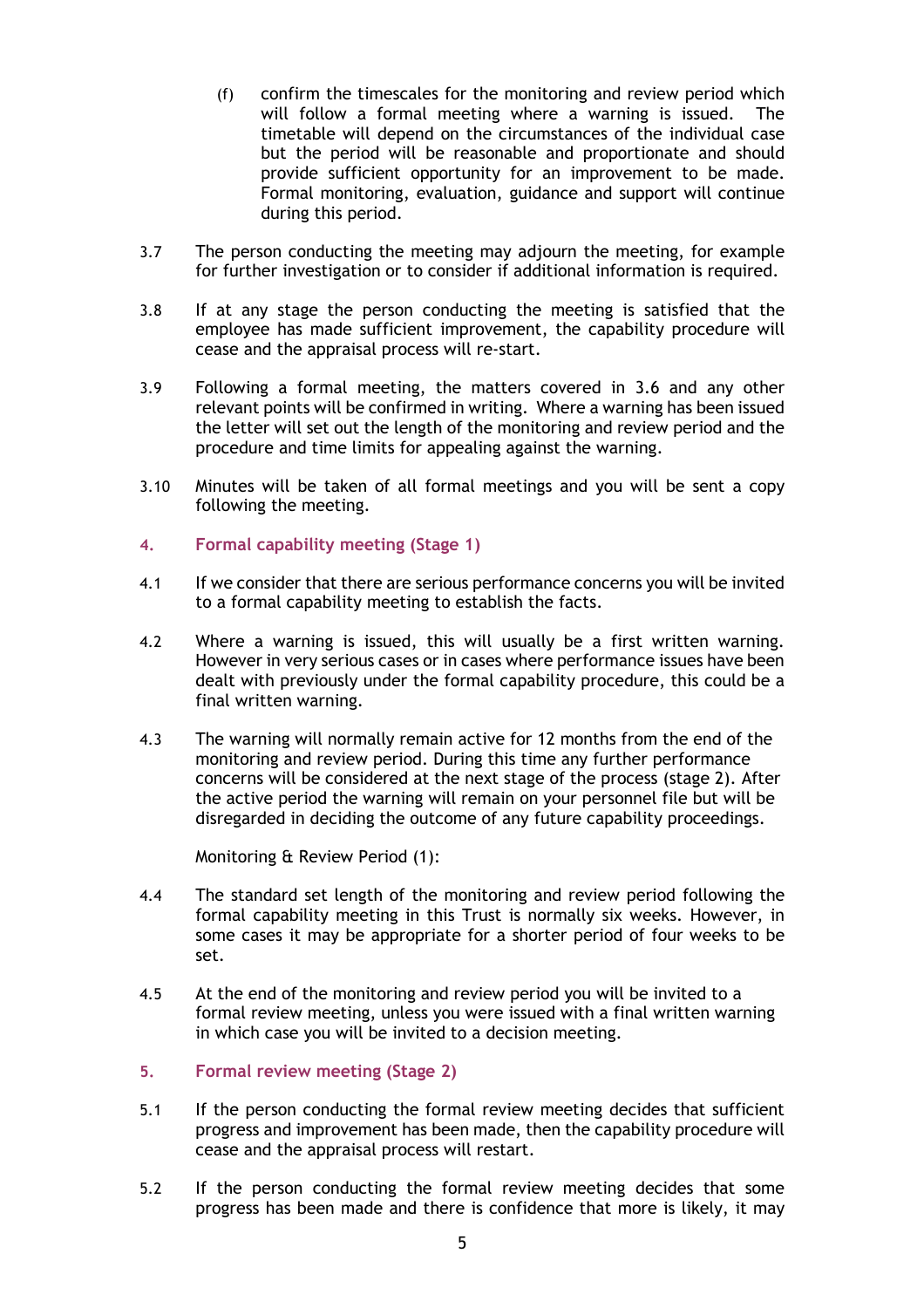be appropriate to extend the monitoring and review period up to a maximum of 4 additional weeks.

- 5.3 If no, or insufficient improvement has been made during the monitoring and review period, you will receive a final written warning. A further Monitoring and Review Period will follow in accordance with 4.4.
- 5.4 The warning will normally remain active for 12 months from the end of the further monitoring and review period. During this time any further performance concerns will be addressed at the next stage of the process (stage 3). After the active period the warning will remain on your personnel file but will be disregarded in deciding the outcome of any future capability proceedings.

Monitoring & Review Period (2):

- 5.5 At the end of the further monitoring and review period, you will be invited to a decision meeting.
- 5.6 At this stage and by agreement with you, instead of progressing to a decision meeting it may be appropriate to consider whether there is a vacant post and if so whether this may be more suited to your capabilities. If there is a vacant post which we agree with you is suitable, this would be a permanent change in role and if the alternative post is at a lower salary level, the substantive lower salary would apply. The capability procedure would cease on commencing in the new post and the appraisal process would re-start.
- 6. Decision meeting (Stage 3)
- 6.1 The decision meeting will usually be conducted by the Principal. if they have not previously been involved or a panel of governors not previously involved in the case, which could include the Principal. Dismissal is a possible outcome of a decision meeting.
- 6.2 If an acceptable standard of performance has been achieved during the further monitoring and review period, the capability procedure will end and the appraisal process will re-start.
- 6.3 If performance is deemed to have improved but not reached the required standard a further monitoring and review period can be imposed. There will be a further decision meeting at the end of that extended monitoring and review period.
- 6.4 If performance remains unsatisfactory, a decision will be made that you should be dismissed or required to cease working at the Trust. Normal delegation rules apply to the power of dismissal.
- 6.5 You will be informed in writing as soon as possible of the dismissal, the reasons for the dismissal, the date on which the employment contract will end, the appropriate period of notice and your right of appeal.

## 7. Appeal

7.1 If you feel that the decision to dismiss you or other action taken against you (including warnings) is wrong or unjust, you may appeal. You should appeal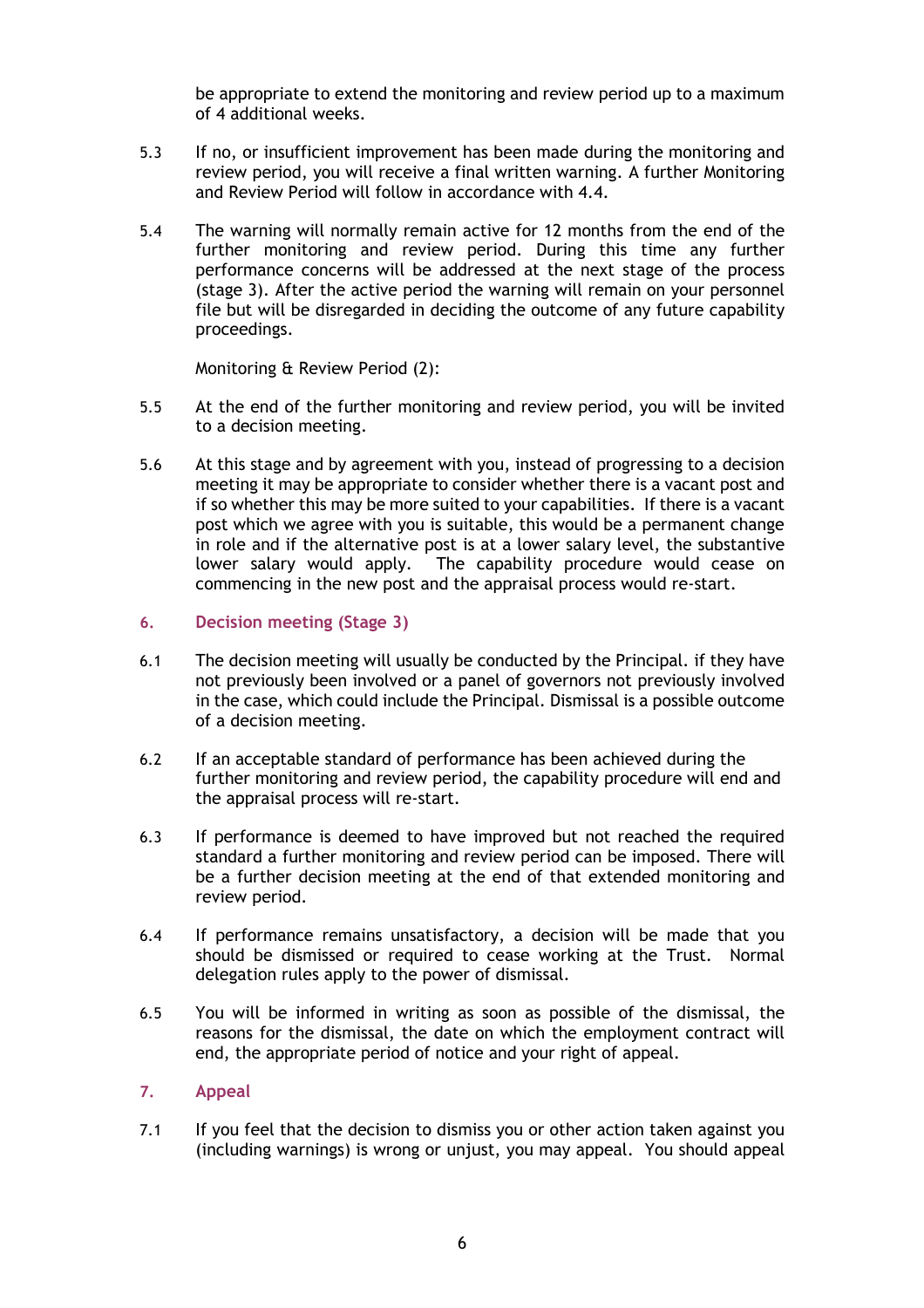in writing to the Principal, setting out the grounds for appeal within five working days of the decision.

- 7.2 Appeals will be heard without unreasonable delay and, where possible, at an agreed time and place. The same arrangements for notification and right to be accompanied by a companion will apply as set out in section 3.
- 7.3 The appeal will be dealt with impartially and, wherever possible, by a panel of three governors or Directors who have not previously been involved in the case in line with the Trust's arrangements for appeals.
- 7.4 You will be informed in writing of the results of the appeal hearing as soon as possible.
- 7.5 There is no further right of appeal against the sanction or dismissal within the Trust.

## 8. Sickness

- 8.1 If at any stage long term sickness absence appears to have been triggered by the commencement of this procedure, the case will be dealt with in accordance with the Trust's sickness absence policy.
- 8.2 The employee will be referred immediately to the occupational health service to assess their health and fitness for continued employment and the appropriateness or otherwise of continuing with monitoring or formal procedures. In some cases, it may be appropriate for monitoring and/or formal procedures to continue during a period of sickness absence.

## 9. General principles underlying this policy

#### Confidentiality

9.1 The capability process will be treated confidentially. However, it needs to be recognised that, in supporting employees through this process, some degree of information sharing is likely to be necessary.

## Consistency of Treatment and Fairness

9.2 The Three Saints Academy Trust and the Governing Bodies of the schools are committed to ensuring consistency of treatment and fairness. It will abide by all relevant equality legislation, including the duty to make reasonable adjustments for disabled employees. The Governing Body is aware of the guidance on the Equality Act issued by the Department for Education.

#### Retention and data protection

9.3 The Governing Body and Principal will ensure that all written records are retained in a secure place. As part of the application of this policy, the Trust may collect, process and store personal data in accordance with our data protection policy. We will comply with the requirements of the Data Protection Legislation (being (i) unless and until the GDPR is no longer directly applicable in the UK, the General Data Protection Regulation ((EU) 2016/679) and any national implementing laws, regulations and secondary legislation, as amended or updated from time to time, in the UK and then (ii) any successor legislation to the GDPR or the Data Protection Act 1998). Records will be kept in accordance with our Staff Privacy Notice, our